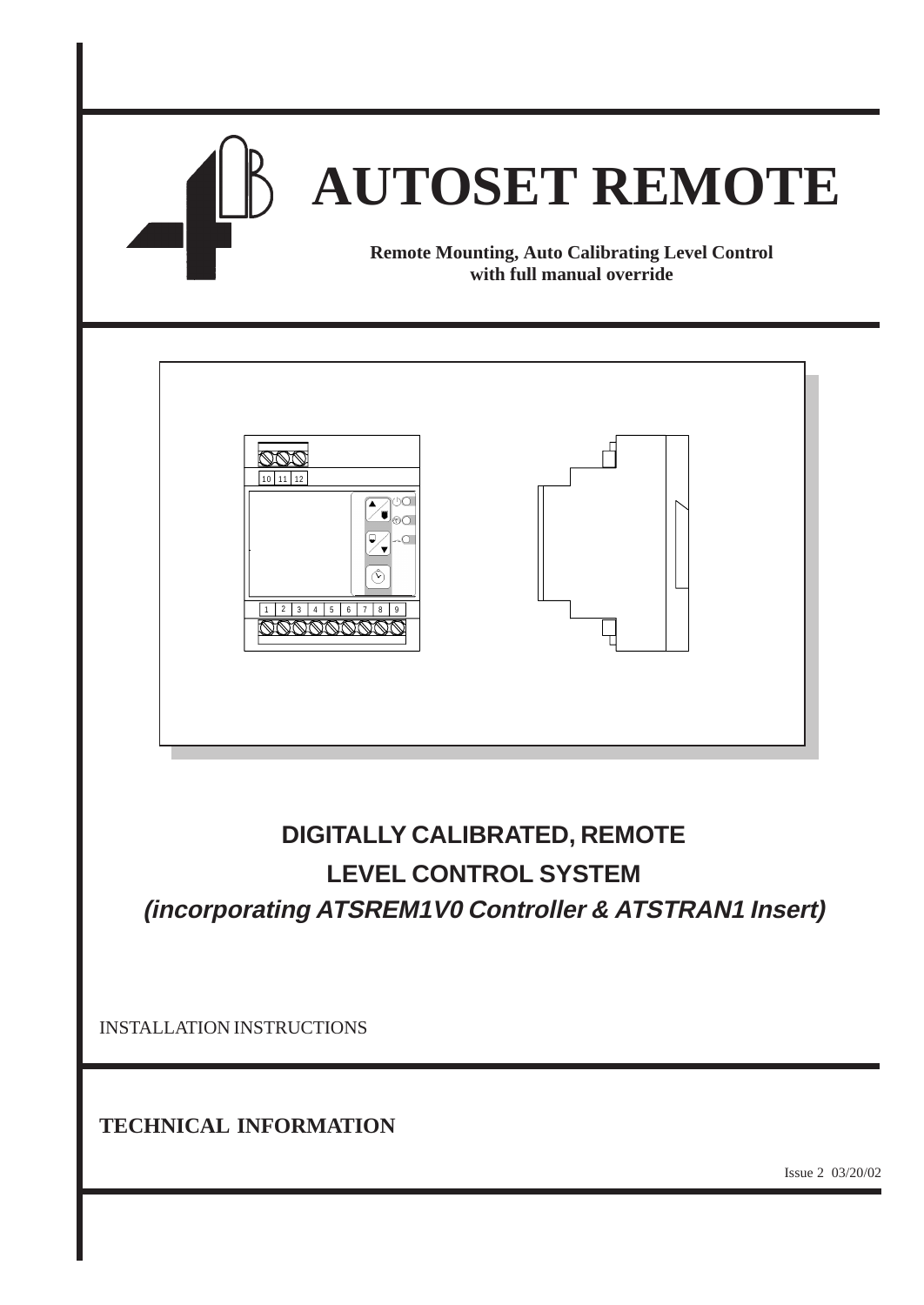#### **Introduction**

The Autoset remote is a fixed point level measuring system comprising a remotely mounted probe and separate control unit. The control unit, which may be mounted up to 200 metres from the probe, incorporates all adjustment and calibration facilities.

The remotely mounted probe normally contains an encapsulated electronic insert. If necessary, the insert can be external to the probe and connected via a short length of screened cable.

The Autoset remote is ideal for installations where accessibility, vibration, space restriction or temperature prevent the use of a self contained version. Most Autoset features are retained, including full auto/manual calibration and, with most probe assemblies, the 'Power Shield' which minimises the effect of residual material sticking to the probe.

#### **Connections**

Autoset remote will operate on 24Vdc, or 110V/230V ac 50/60Hz supplies. Power connections to the unit may be wired in ordinary un-screened cable of any length and need not be separated from other cables. Connections between control unit and insert must be made in 2 core screened cable (200 metres max.). Where the electronic insert is mounted separately from the probe, connections between them should be made in single core screened cable. The length should be as short as possible and must not exceed 500mm.

Connect in accordance with fig 1(probe with integral insert) or fig 2 (probe with external insert), and set fail safe switch to required position (see fig 4), ensure that all cable glands and covers are fully tightened when finished. The unit should be wired and grounded in accordance with appropriate Electrical Regulations.

On metal containers, the probe earth (where fitted) MUST be bonded to the container. If the container is non-metallic, metal flanges or couplings used to mount probe should be bonded to earth. This also applies to probes mounted in wooden or plastic tops of metal bins.

#### **Installation**

On probe assemblies with separate rods/wire ropes, a thread locking compound is normally preapplied. The probe rod should be fitted to the probe assembly and hand tightened. The assembly will lock within 20 minutes and harden over 24 hours.

#### (fig 1) **Typical Connections - Probe with integral insert**

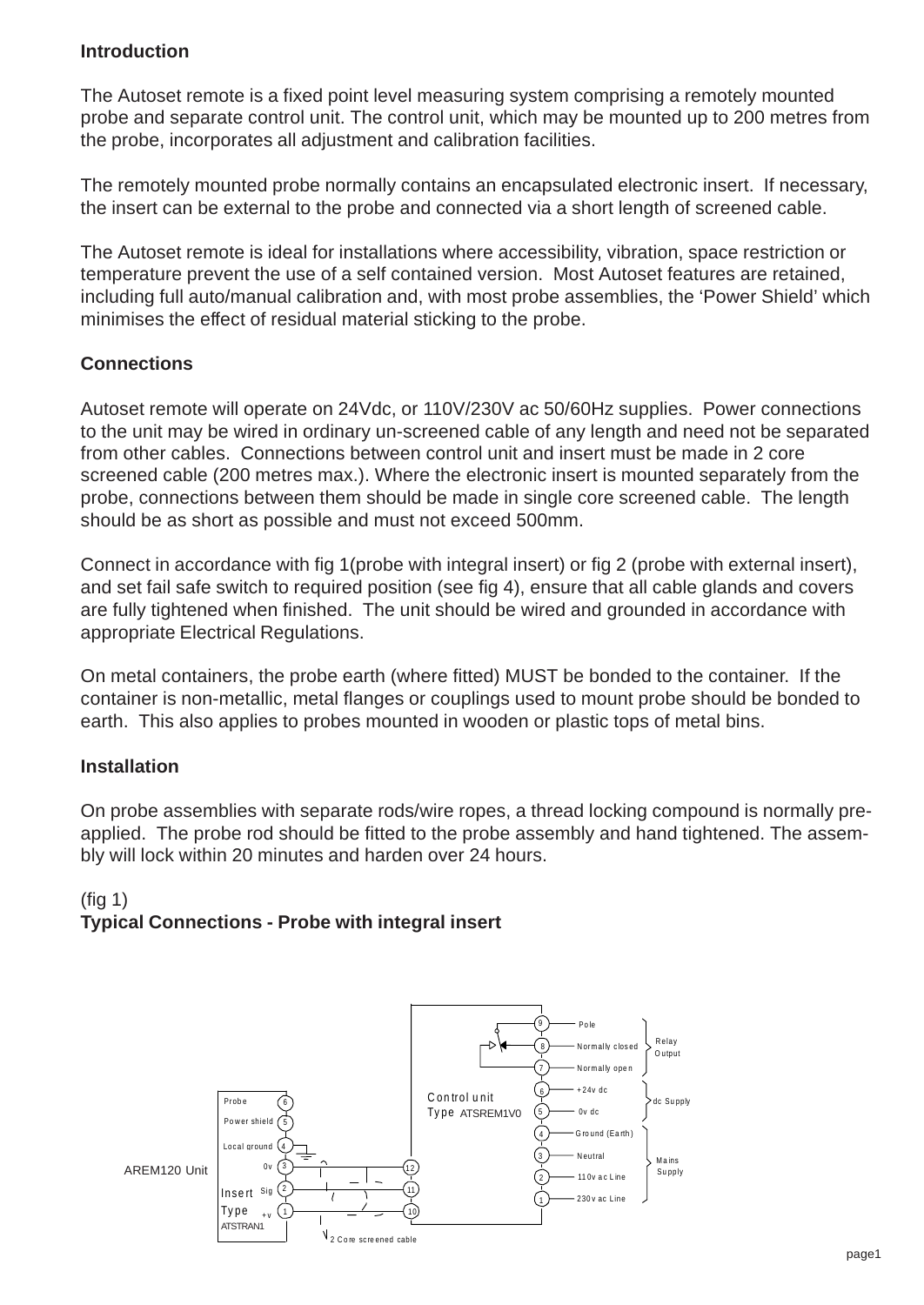# $(fia 2)$ **Typical Connections - Probe with external insert**



When mounting probes with Power Shields, care must be taken to ensure that the exposed end of the power shield protrudes into the container. See fig 3 Mount unit securely to minimise vibration.

## (fig 3) **Typical Probe Head Arrangement - showing power shield mounting.**



### **Fail Safe Setting**

The 'High/Low' switch (fig 4), sets the fail safe mode. In the 'High' position, the relay is de-energised with material present. In the 'Low' position, the relay is energised with material present. Normally, the 'High' position is used for high level probes and the 'Low' for low level probes. Intermediate probe settings depend upon individual requirements.



#### **Commissioning**

The Autoset remote can be calibrated automatically, manually or by a combination of both methods. After initial calibration, the unit can be re-calibrated by any of the methods detailed, as and when required.

page2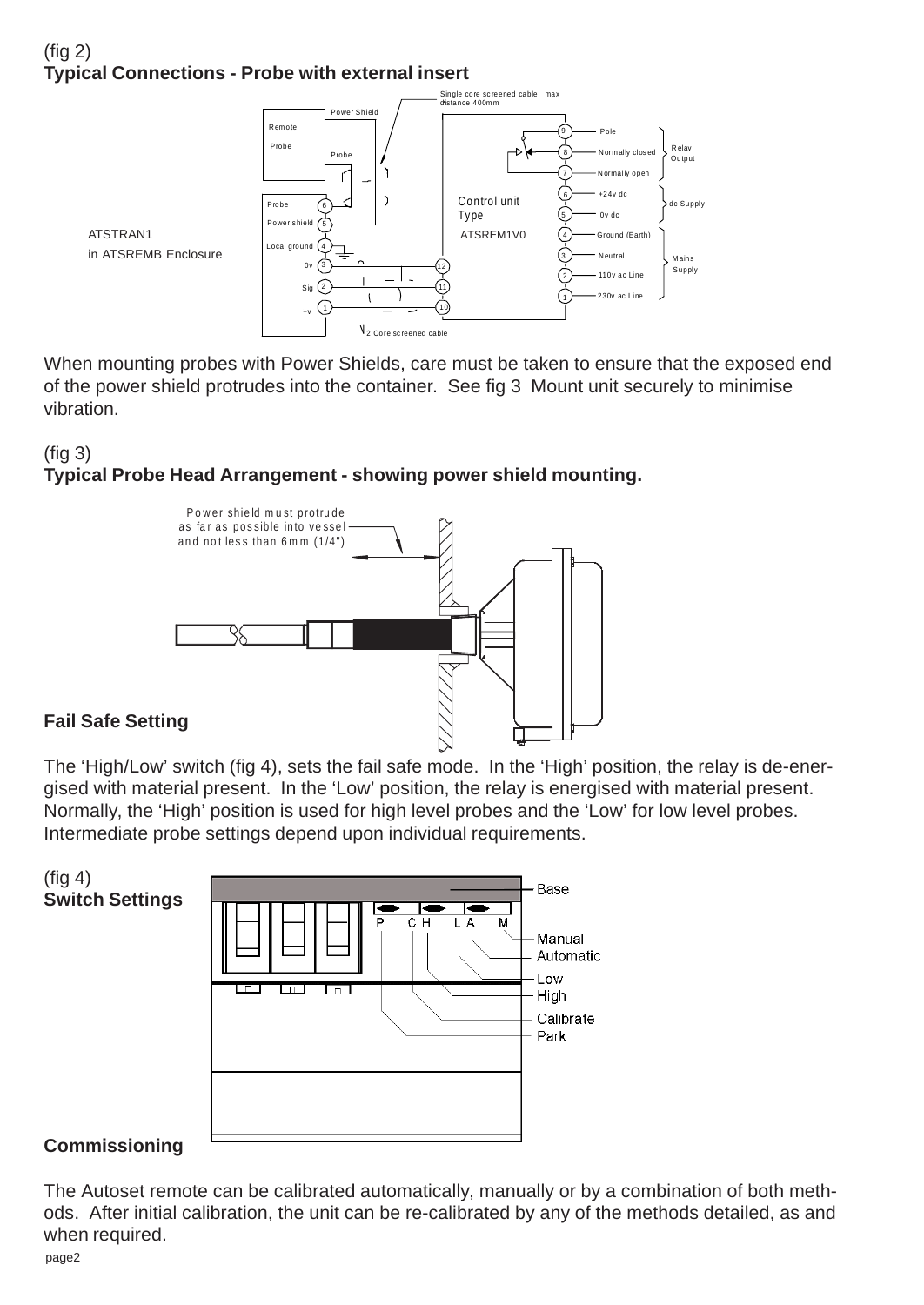IMPORTANT - The 'CAL/PARK' switch must be set to the 'CAL' position when calibrating the unit otherwise, all push buttons are disabled.

Automatic calibration is generally the best method if material is available. If the unit is to be manually calibrated, it should be calibrated automatically or semi automatically first, and then modified afterwards.

#### **Automatic Calibration - Material Available**

- 1) Set the 'CAL/PARK' switch to the 'CAL' position and set the auto/manual switch to the 'A' position (fig 4).
- 2) With the probe uncovered, press and release the 'uncovered' button. The CAL LED will flash slowly for about 2 seconds and then rapidly for about 8 seconds. 'Uncovered' calibration is now complete.
- 3) Fill the container to cover the probe to the required trip level with vertical probes, and completely cover the probe for horizontally mounted ones.
- 4) Press the calibrate 'covered' button. The LED will flash for about 2 seconds.
- 5) Calibration is now complete. Set any time delay required and then set the 'CAL/PARK' switch to the 'PARK' position. The CAL light will now illuminate when the probe is covered.

#### **Semi Automatic Calibration - Material Not Available Method 1**

- Note: Read these instructions carefully before calibrating. This method uses a 'time out' feature and calibration will be incorrect if the time out occurs before completion.
- 6) Proceed as per step 1 above.
- 7) Press and release the uncovered button. The CAL LED will flash slowly for about 2 seconds, and will then flash rapidly for about 8 seconds.
- 8) Whilst the CAL LED is flashing at high speed, press the uncovered button up to 99 times to set the desired calibration. The time out feature is reset back to 8 seconds each time the button is pressed. Typical settings are given in the chart below.
- 9) 8 seconds after the last press, the unit will time out and then the calibrate LED will flash for the number of presses entered to confirm the setting.
- 10) See step 5.

#### **Semi Automatic Calibration - Material Not Available Method 2**

11) Return the unit to Factory Setting by following 'Automatic Calibration - Material Available', but carry out the complete procedure without covering the probe. The unit will recognise that covered and uncovered settings are the same and will return to factory defaults. This setting will be too sensitive for most applications.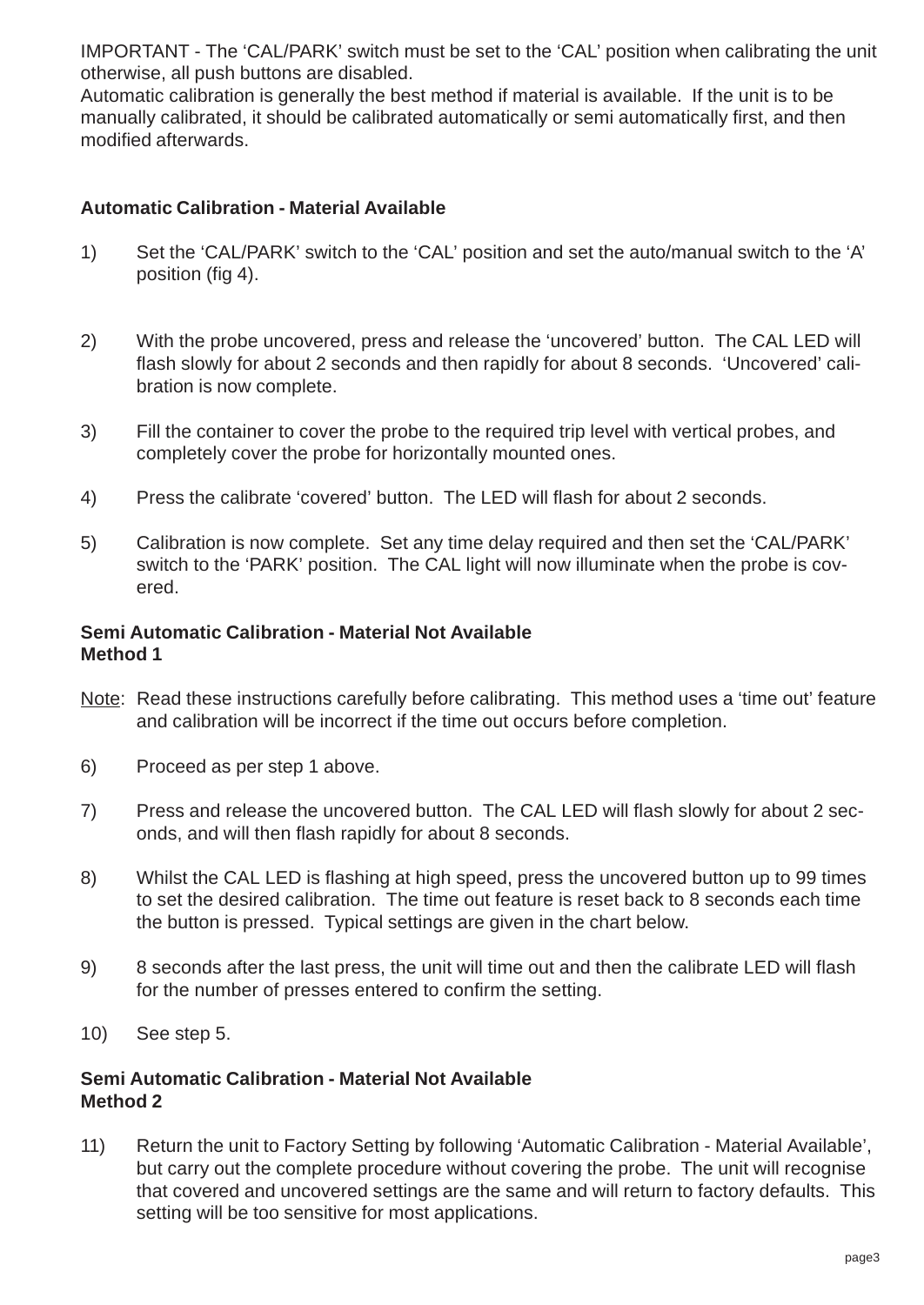- 12) Set the auto/manual switch to 'M'.
- 13) Press the covered button to reduce sensitivity (raise switching point) and the uncovered button to increase sensitivity (lower switching point). Each short button press equals one step. Alternatively, the button may be held down and each LED flash then equals one step. Typical settings are given below. Insert these values by operating the covered button. This will raise the switch point by the required amount.
- 14) See step 5. Unit can be left in manual mode or returned to auto mode for auto calibration when material is available.

| <b>Material</b>                | <b>No. of Presses</b> |
|--------------------------------|-----------------------|
| Light. (grass, grain etc.)     | h                     |
| Medium. (flour, oil etc.)      | 10                    |
| Heavy. (sand, aggregates etc.) | 15                    |

Typical values to add during manual setting process.

#### **Timer**

To set the timer, 'CAL/PARK' switch must be in 'CAL' position. Press timer button for the time period required. CAL LED flashes indicate the time in seconds being set.

To cancel timer, press button for less than 1 second.

Return to PARK mode - See step 5.

#### **Notes:-**

a) The units sensitivity is proportional to the surface area of the probe. The standard 100mm x 20mm diameter probe is ideal for the majority of materials and should be treated as the minimum if possible.

If the probe length needs to be reduced, the surface area should be maintained. This can be achieved by increasing the diameter, or by fitting a metal tube over the probe. In certain high density materials it may be possible to reduce the length without compensation.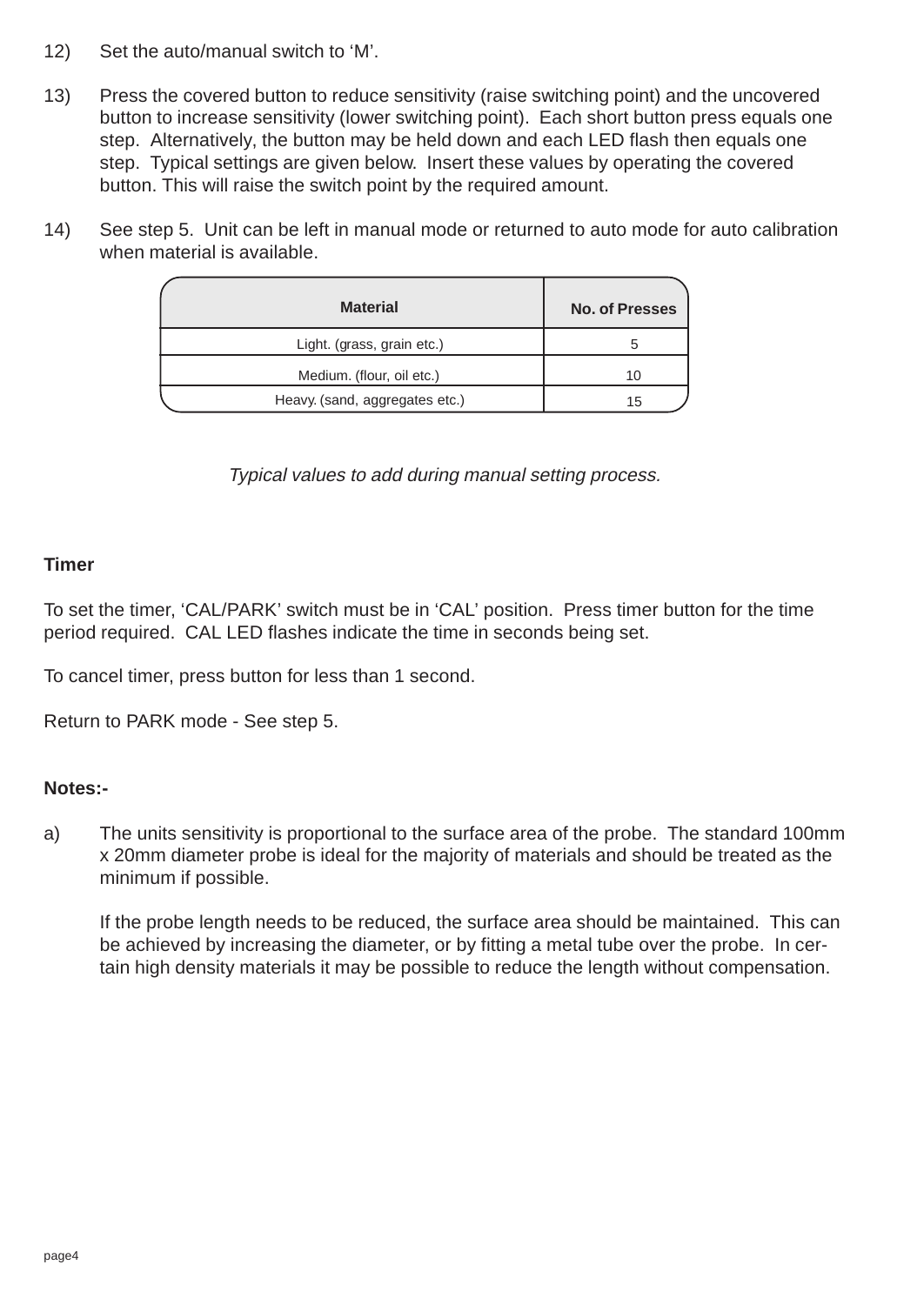# **Autoset Remote Overall Specification**

#### **ATSREM1V0 Control Unit**

| <b>Protection:</b>                | IP44.                                               |
|-----------------------------------|-----------------------------------------------------|
| <b>Enclosure:</b>                 | Moulded.                                            |
| <b>Mounting:</b>                  | Din Rail.                                           |
| <b>Voltage:</b>                   | 24V dc, 110V/230V ac 50/60 Hz (+7½% -15%).          |
| Rating:                           | 2.5VA.                                              |
| <b>Operating Temperature:</b>     | $-10$ to $+45$ C.                                   |
| Output:                           | S.P.C.O. contacts rated at 2.5A 240V non-inductive. |
| <b>Time Delay:</b>                | 0 - 129 second variable. Set via push button.       |
|                                   | Delay applies when material arrives and leaves the  |
|                                   | probe.                                              |
| Max.distance between control unit |                                                     |
| and probe assembly:               | 200 Metres in 2 core screened cable.                |

**Probe Assembly Type (Typical)** (Contact sales dept. for detailed specification).

| <b>Protection:</b>                   | IP65.                                                    |
|--------------------------------------|----------------------------------------------------------|
| <b>Material:</b>                     | Modified Polyamide 66 and stainless.                     |
| <b>Earth Bonding:</b>                | Earth stud located on exterior of main case.             |
|                                      | This stud must be connected to earth, bonded to con-     |
|                                      | tainer or metalwork or container and, if used, connected |
|                                      | to exterior of armour cabling.                           |
| <b>Probe Length:</b>                 | 100mm, 1 metre, 2 metre or 10 metre wire rope.           |
| <b>Probe Electronic Insert Type:</b> | DCT <sub>1</sub> .                                       |
| Max. distance between remote         |                                                          |
| insert and probe head:               | 500mm in single core screened cable.                     |

#### **ATSREM1V0 Dimensions**